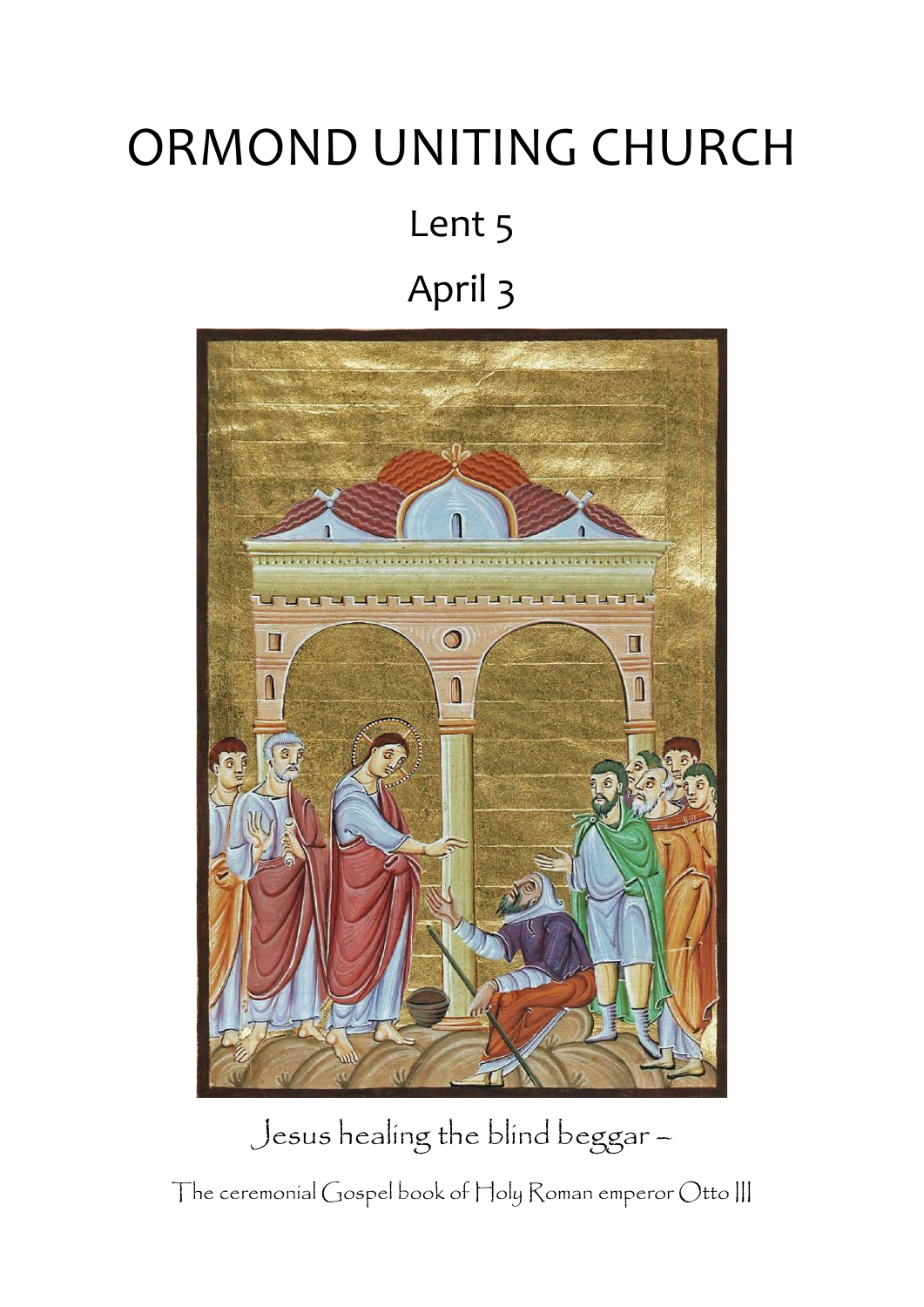## WORSHIP AT HOME

*Lent is a time when we make our way to Jerusalem with Jesus. It is a time when we are invited to be attentive to the call to take up our cross and follow. We're not so good at following in our selfactualised world. We are raised to believe that we should be masters, or mistresses, of our own destinies.* 

*But as we watch Jesus go to the cross, we see him give himself over to others who subject him to unspeakable cruelty and humiliation. We read from Luke's gospel today where Jesus tells the disciples, in very explicit terms, what is going to take place for him in Jerusalem. Everything will be lost – and the disciples cannot comprehend what this will look like. Paul also writes of everything he was as being lost in order that he gain the freedom of being in Christ. This is the journey to resurrection which is the path through loss. This is the mystery of the Easter journey. We observe this journey, we give ourselves over to it, into the loving hands of God, knowing that he makes all things new.*

*This time is an opportunity to be still, seeking to be aware of the presence of God within.*

*Carve out a time for this practice; prepare yourself, as you might for a usual Sunday morning and remember that there are others from the congregation gathering at the same time as you. There are also many from the church around the globe who are gathering to seek the presence of God as we are.*

*Prepare a space in the house; find a comfortable chair, light a candle, turn off distracting noises and close the door if that will help you to be still. This is something that does not need to be hurried.*

Prove me, O Lord, and try me; test my heart and mind. For your steadfast love is before my eyes, and I walk in faithfulness to you.

## Prayer

Holy God, Into this world you have sent Jesus your living Word. He has born your light and truth to us and shines through the darkness we so often find ourselves surrounded by.

Amidst a culture of deception and lies, Of posturing and power, He has walked humbly among us and has shown us your face.

Our delight and joy is in him and the way he has walked for us. He calls us into your freedom, He wipes the blindness from our eyes that we may see through the gloom that too often shrouds our world. In this knowledge we rest in the peace he offers us.

Loving God, as we approach Easter and the remembrance of Jesus' passion, We ask that the light of your spirit may shine on us and the darkness of our paths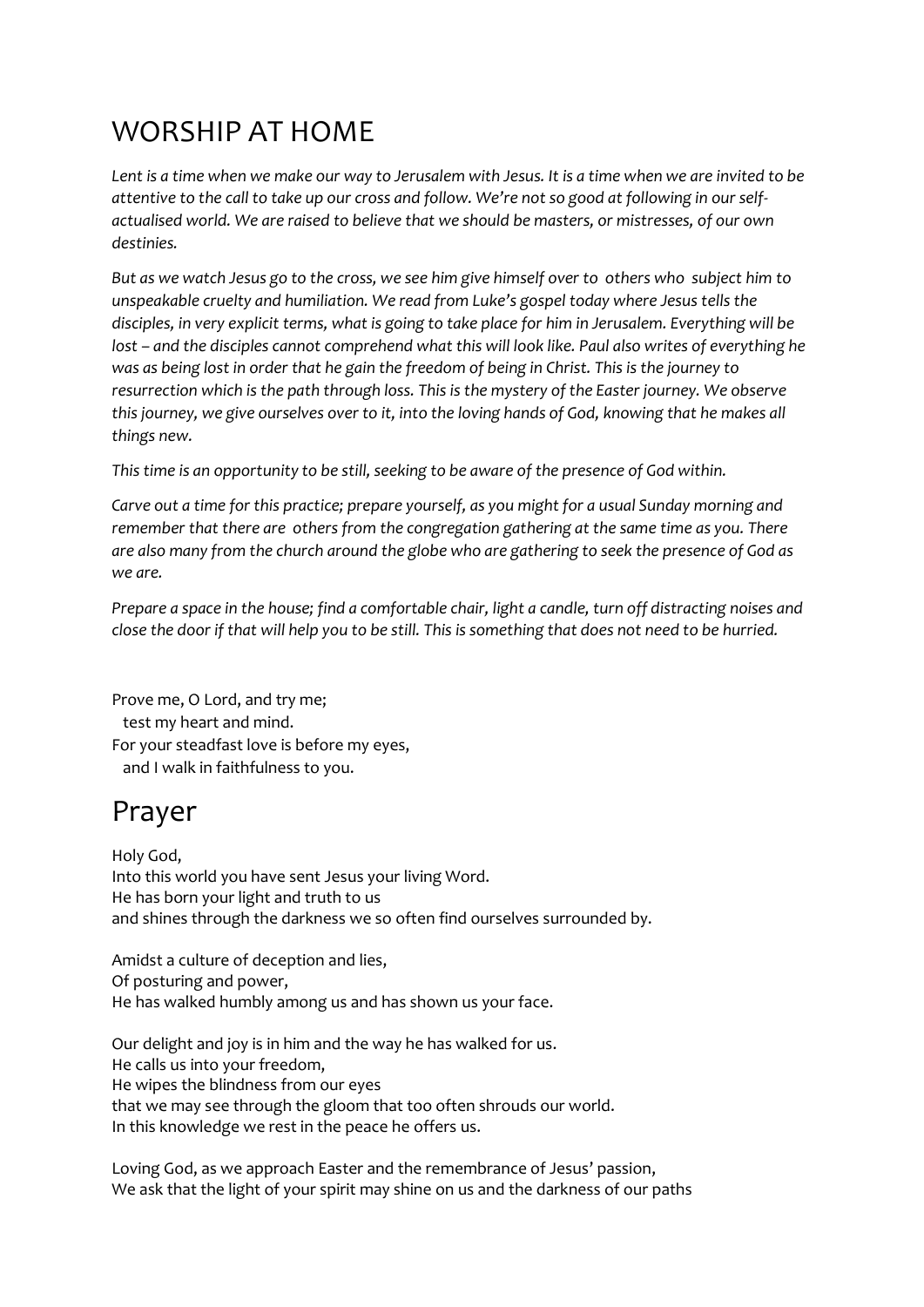And the darkness the world is stalled in.

Lord, we need your mercy, We need to carry the knowledge of your mercy in our bones.

Give us your grace we pray that we may bear our own crosses to calvary and to victory. In the name of Christ, Sign of your love for us. Amen

*Again, as in past weeks, we find our readings from the Hebrew scriptures speak to the deep suffering of the Ukrainian people. These words are carried over the millennia to us in our own time and remind of the constant witness of the scriptures to the God of Israel who sees people's suffering. The Psalmist writes:*

*Vindicate me, O Lord, for I have walked in my integrity, …*

*For your steadfast love is before my eyes, and I walk in faithfulness to you.*

*We pray these words for ourselves and for all in our world who suffer.*

## Isaiah 43. 14-16

Thus says the Lord, your Redeemer, the Holy One of Israel: For your sake I will send to Babylon and break down all the bars, and the shouting of the Chaldeans will be turned to lamentation. I am the Lord, your Holy One, the Creator of Israel, your King. Thus says the Lord, who makes a way in the sea, a path in the mighty waters, who brings out chariot and horse, army and warrior; they lie down, they cannot rise, they are extinguished, quenched like a wick: Do not remember the former things, or consider the things of old. I am about to do a new thing; now it springs forth, do you not perceive it? I will make a way in the wilderness and rivers in the desert. The wild animals will honour me, the jackals and the ostriches; for I give water in the wilderness, rivers in the desert, to give drink to my chosen people,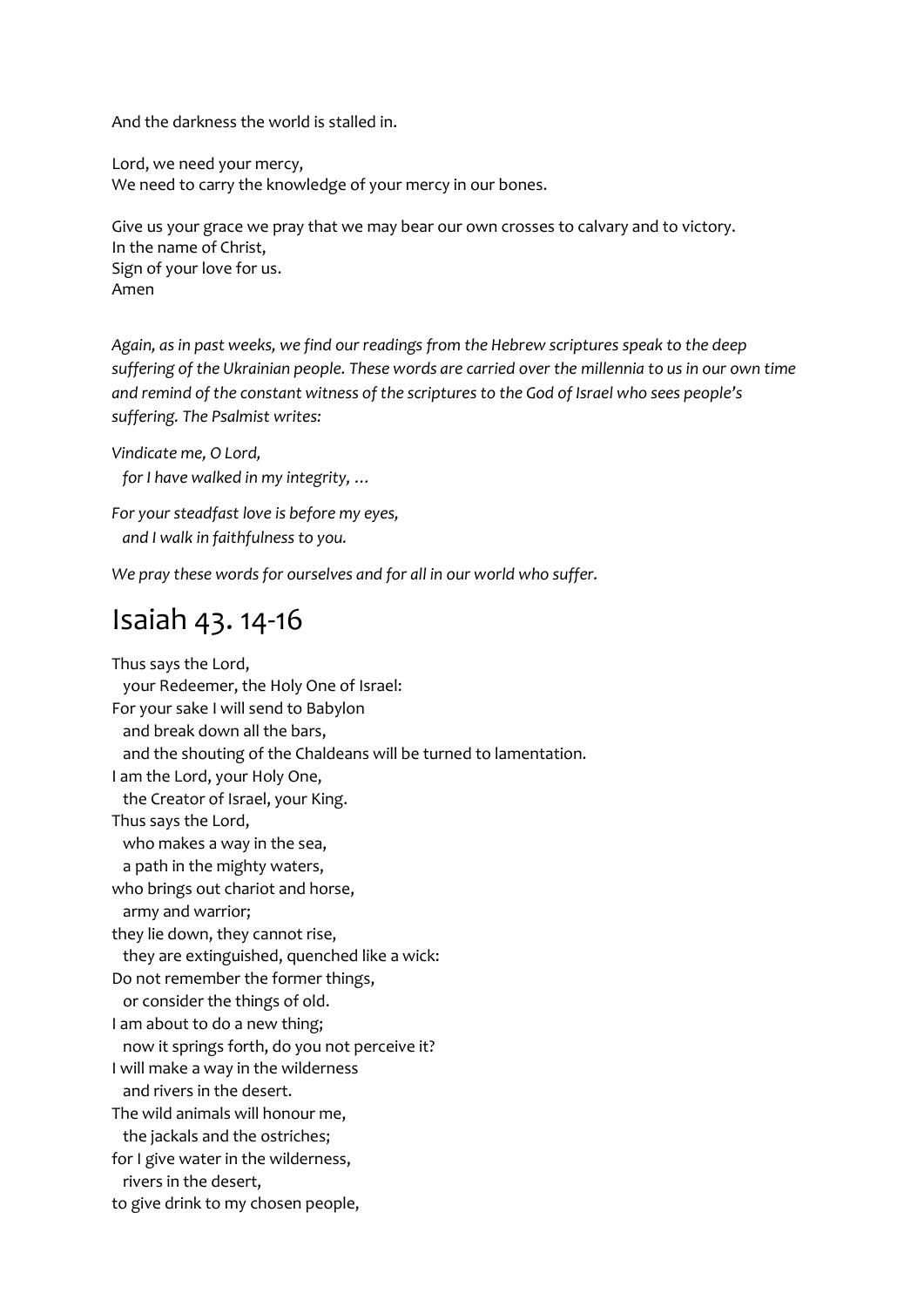the people whom I formed for myself so that they might declare my praise.

## Psalm 26

Vindicate me, O Lord, for I have walked in my integrity, and I have trusted in the Lord without wavering. Prove me, O Lord, and try me; test my heart and mind. For your steadfast love is before my eyes, and I walk in faithfulness to you.

I do not sit with the worthless, nor do I consort with hypocrites; I hate the company of evildoers,

and will not sit with the wicked.

I wash my hands in innocence, and go around your altar, O Lord, singing aloud a song of thanksgiving, and telling all your wondrous deeds.

O Lord, I love the house in which you dwell, and the place where your glory abides. Do not sweep me away with sinners, nor my life with the bloodthirsty, those in whose hands are evil devices, and whose right hands are full of bribes.

But as for me, I walk in my integrity; redeem me, and be gracious to me. My foot stands on level ground; in the great congregation I will bless the Lord.

# The letter to the Philippians 3. 4b-14

If anyone else has reason to be confident in the flesh, I have more: circumcised on the eighth day, a member of the people of Israel, of the tribe of Benjamin, a Hebrew born of Hebrews; as to the law, a Pharisee; as to zeal, a persecutor of the church; as to righteousness under the law, blameless.

Yet whatever gains I had, these I have come to regard as loss because of Christ. More than that, I regard everything as loss because of the surpassing value of knowing Christ Jesus my Lord. For his sake I have suffered the loss of all things, and I regard them as rubbish, in order that I may gain Christ and be found in him, not having a righteousness of my own that comes from the law, but one that comes through faith in Christ, the righteousness from God based on faith. I want to know Christ and the power of his resurrection and the sharing of his sufferings by becoming like him in his death, if somehow I may attain the resurrection from the dead.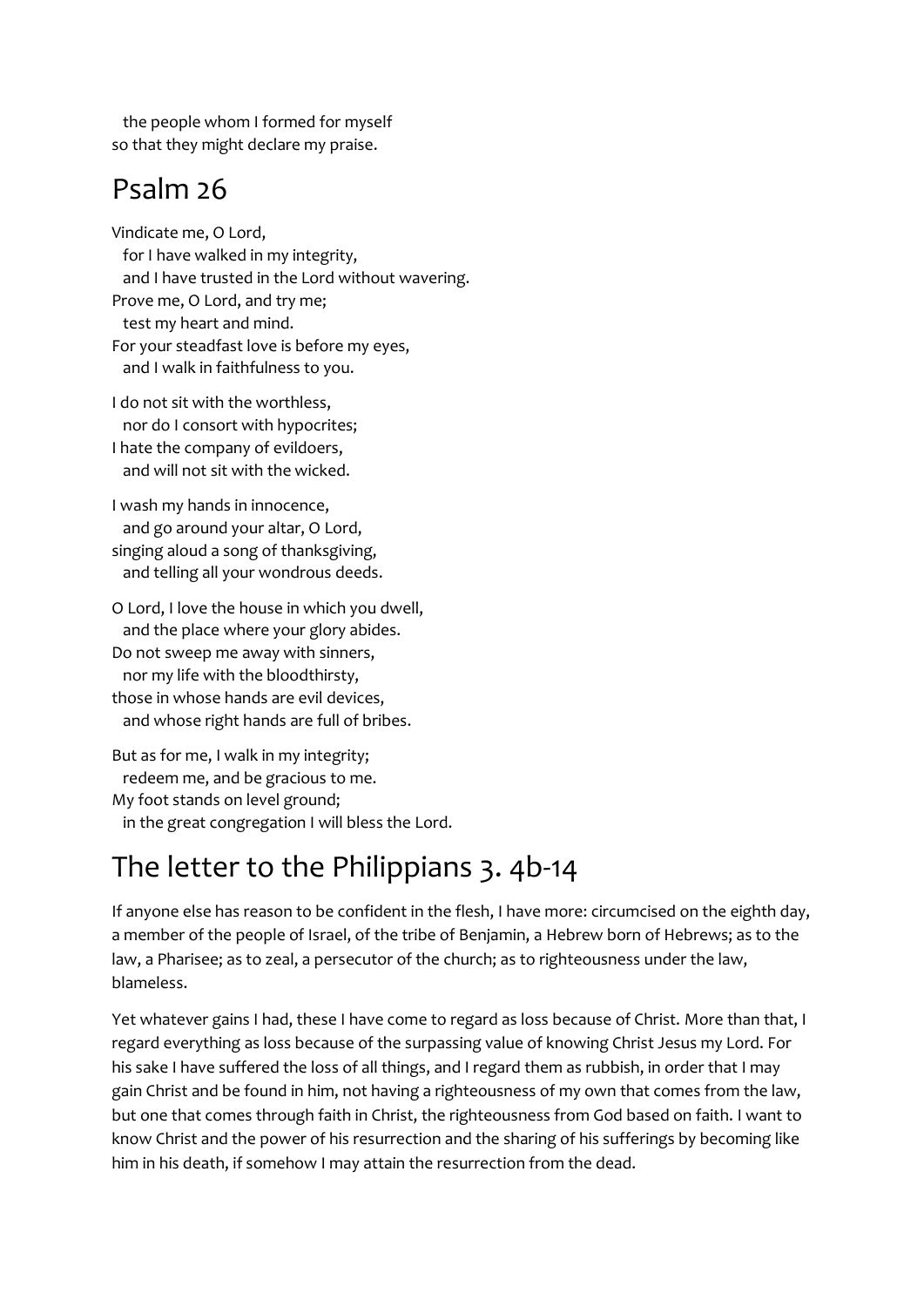Not that I have already obtained this or have already reached the goal; but I press on to make it my own, because Christ Jesus has made me his own. Beloved, I do not consider that I have made it my own; but this one thing I do: forgetting what lies behind and straining forward to what lies ahead, I press on towards the goal for the prize of the heavenly call of God in Christ Jesus.

# The Gospel of Luke 18. 31-43

Then he took the twelve aside and said to them, 'See, we are going up to Jerusalem, and everything that is written about the Son of Man by the prophets will be accomplished. For he will be handed over to the Gentiles; and he will be mocked and insulted and spat upon. After they have flogged him, they will kill him, and on the third day he will rise again.' But they understood



nothing about all these things; in fact, what he said was hidden from them, and they did not grasp what was said.

As he approached Jericho, a blind man was sitting by the roadside begging. When he heard a crowd going by, he asked what was happening. They told him, 'Jesus of Nazareth is passing by.' Then he shouted, 'Jesus, Son of David, have mercy on me!' Those who were in front sternly ordered him to be quiet; but he shouted even more loudly, 'Son of David, have mercy on me!' Jesus stood still and ordered the man to be brought to him; and when he came near, he asked him, 'What do you want me to do for you?' He said, 'Lord, let me see again.' Jesus said to him, 'Receive your sight; your faith has saved you.' Immediately he regained his sight and followed him, glorifying God; and all the people, when they saw it, praised God.

Christ Healing the Blind Man' by Robert Hodgell

# Reflecting

This extract from Luke is the account of Jesus' final approach to Jerusalem. We read this account today, the Sunday before Palm Sunday when we read of Jesus' triumphal entry into Jerusalem. As Jesus processes into Jerusalem on the donkey we hear the crowds cry out:

'Blessed is the king who comes in the name of the Lord! Peace in heaven, and glory in the highest heaven!'

The crowds seem to be welcoming a new reign of a different kind.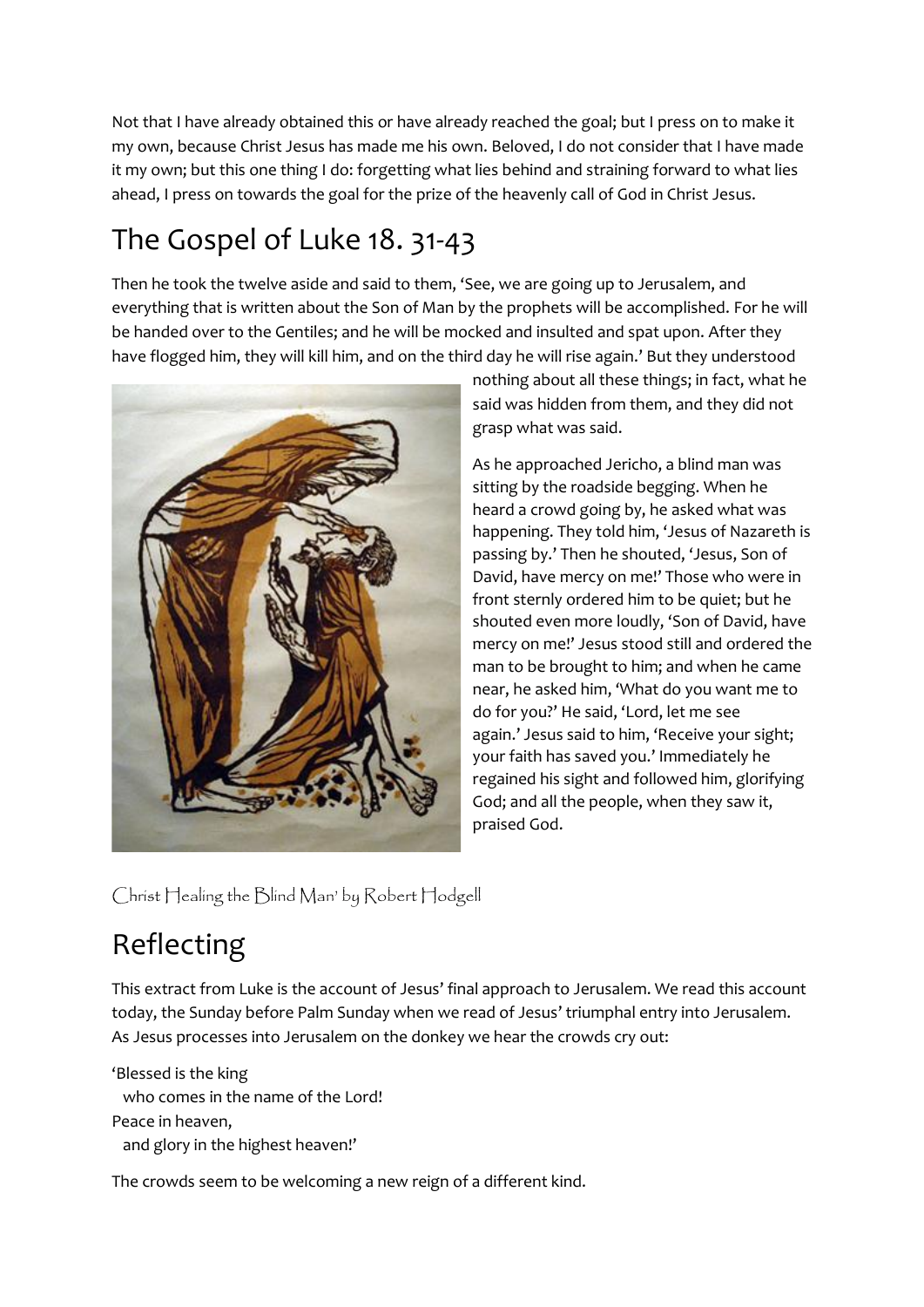You will remember the few, so-familiar and simple words at the beginning of Luke's parable we know by the title The Parable of the Good Samaritan: *A man was going down from Jerusalem to Jericho*. This going down is not like we might say: I am going down to Geelong today, but is a literal going down – down a steep road. So, when Luke tells us that Jesus says: *See, we are going up to Jerusalem*, it means that Jesus and his followers are making the steep climb up to the city and the temple. Many of the psalms are described as psalms of ascent, sung as pilgrims made their way up to Jerusalem to the temple.

This little gospel vignette of the healing of the blind man as Jesus goes along his way is laden with meaning and resonances. Firstly, the disciples who have been with Jesus all this time do not understand. Yet, the blind man does. He calls Jesus by his Messianic title and in his simple, open faith he follows with joy, filled with praise; and goes with Jesus, up to Jerusalem.

Not for nothing does the blind man call Jesus Son of David, though. And here is the resonance with Israel's story. Before Jerusalem was the centre of Jewish life and the site of the temple it was a city which was home to a tribe known as the Jebusites. King David had decided Jerusalem was to be the seat of his power and that he was going to invade and conquer it. It was known as an impregnable city, though. (we might ask in these days as Putin invades Ukraine, if we can say anything positive about one group invading and conquering another) Because of its elevated position the Jebusites thought that the city was invulnerable. The second book of Samuel records the Jebusite king as saying: *You will not come in here, even the blind and the lame will turn you back'—thinking, 'David cannot come in here.'*

But David responds to the Jebusite king's claim, *'Whoever wishes to strike down the Jebusites, let him get up the water shaft to attack the lame and the blind, those who hate David. Therefore, it is said, 'The blind and the lame shall not come into the house.'* David's soldiers made their way up a water shaft and in that way infiltrated the city which was supposed to be impregnable.

So, the blind man calls out to Jesus, as he makes his way up to Jerusalem to undertake another assault on the city, and names him Son of David. The disciples can't see Jesus, the blind man does. And becomes part of the motley entourage of the blind and the lame who make their way to the establishment of a new reign based on peace, not on violence. As Jesus makes his way to make this peaceful assault on the city, we hear an echo of the angels who appeared to the shepherds:

'Glory to God in the highest heaven, and on earth peace among those whom he favours!

And we hear, also, an echo of Jesus' manifesto in Luke 4 as he reads the prophet Isiah in his home-town synagogue:

The Spirit of the Lord is upon me, because he has anointed me to bring good news to the poor. He has sent me to proclaim release to the captives and recovery of sight to the blind, to let the oppressed go free, to proclaim the year of the Lord's favour.'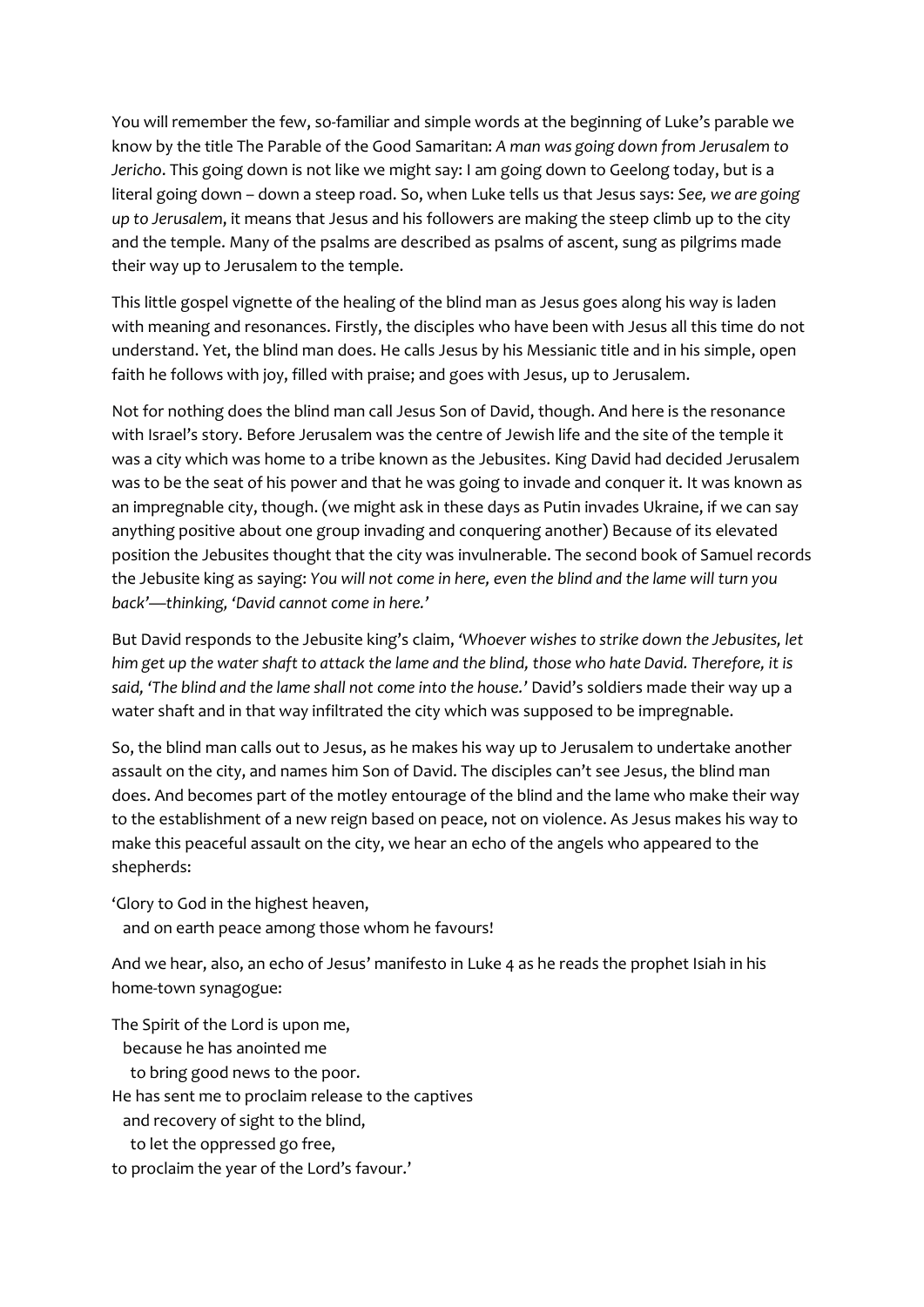After this vignette with the blind man, Jesus goes into the town of Jericho where he greets Zacchaeus, little despised tax collector, up a tree, trying to get a glimpse of him. Zachaeus is an outcast and a social pariah because he a chief tax collector. But Jesus chooses to be guest. And salvation comes to him and his household.

These stories of Luke's about these outcast people being the ones who see and recognise the coming kingdom of God as it is proclaimed and lived out by Jesus, remind us that we cannot afford to be so certain that we see and comprehend. The disciples, so close to Jesus, couldn't understand. It is always those who are so deeply aware of their own poverty of spirit who are ultimately receptive to the kingdom. These are the ones who ultimately are the guests at the banquet in Luke.

As we draw toward reading Jesus' Passion again, we are coming full circle from Luke's nativity story, where the news comes to the shepherds, outcasts living on the edge. Again, we are reminded that it those on the edge who recognise and receive God's anointed one. We are invited to befriend those places in ourselves where we are poor and to know that it is to these places that God's Christ may come and bring joy and fill us with praise.

## Prayers of the People – prepared by Mardie Townsend

Jesus, friend and intercessor, you were anointed as the Saviour of the world; we pray for the peoples of all nations:

- For all who suffer hardships of war, famine, disease at this time we pray especially for the people of Ukraine and we give thanks and pray for the peoples of Poland, Moldova and all the other countries who are caring for the refugees from the war;
- For leaders of nations and all who exercise authority we pray for President Putin, that he may be stirred to step back from his aggression and to recognise the rights of the Ukrainian people to live in peace, and we pray for our own government, that they may see fit to show compassion to all who have sought refuge here from war and persecution;
- For all who work to create a more just world for organisations such as Red Cross, Amnesty International, the Asylum Seeker Resource Centre and many others.

Break open our hearts, that we too may be bearers of your message of justice and peace.

Jesus, in your mercy, Receive the prayers we offer.

You were anointed as God's beloved Son; we pray for those we hold dear and all with whom our lives are bound:

- For our families and friends and for those with whom we work;
- For all lonely and alienated members of our community and our society today especially we pray for those affected by the horror of suicide and for those whose lives are marred by dementia;
- For all who make our community a more compassionate place families, carers, support organisations, care facilities.

Break open our hearts, that we may bring your message of love to all.

Jesus, in your mercy, Receive the prayers we offer.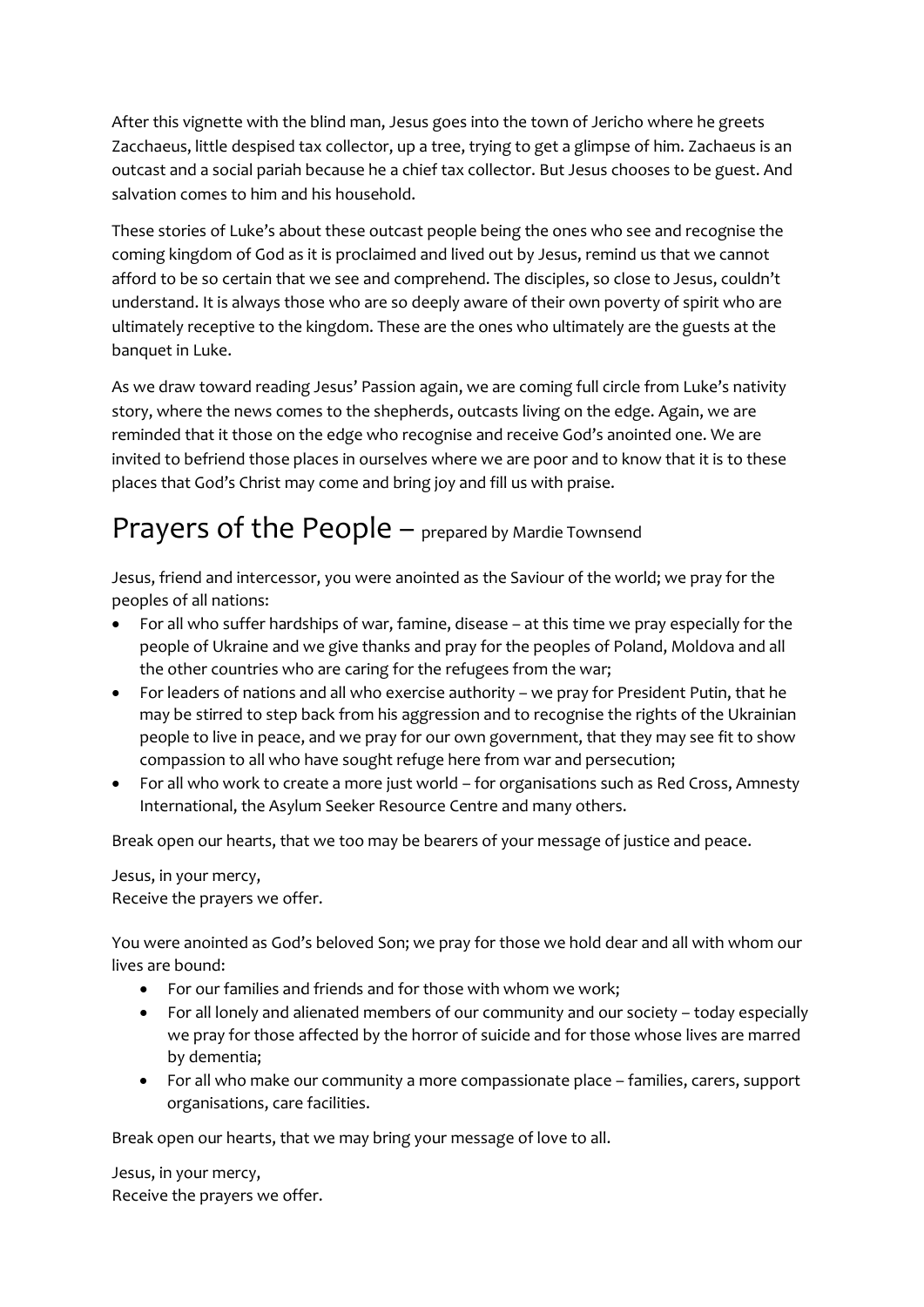You were anointed to bring good news to the captive and healing to the sick; we pray for all in trouble or distress:

- For all who are weighed down by pain or grief;
- For all who are sick or facing death;
- For all who bring release or healing to your people.

Break open our hearts, that we may bring you're your words of comfort to all in need of them.

Jesus, in your mercy, Receive the prayers we offer.

These prayers we pray in the name of Jesus Christ, our Saviour and Lord. Amen.

Our Father in heaven …

## Blessing

Lord of every pilgrim heart, bless our journeys on these roads we never planned to take, but through your surprising wisdom discovered we were on …

Jesus healing the blind beggar Bartimaeus near Jericho - The ceremonial Gospel book of Holy Roman emperor Otto III. Evangeliar Kaiser Ottos III [~ 1000 AD] artists: monks from the scriptorium on the monastic island Reichenau in the lake Constance München / Munich. Classified as world documentary Heritage by UNESCO

> Rev. Andrew Boyle Mobile 0409 869 009; Email: [ajmboyle@outlook.com](mailto:ajmboyle@outlook.com)

> > Music Director: Mr Peter Hurley

Administrator: Mrs Cathy O'Connor Fridays, 9am-5.00pm – 0411 958 127 [office@ormond.unitingchurch.org.au](mailto:office@ormond.unitingchurch.org.au)

Website: [www.ormondunitingchurch.org](http://www.ormondunitingchurch.org/)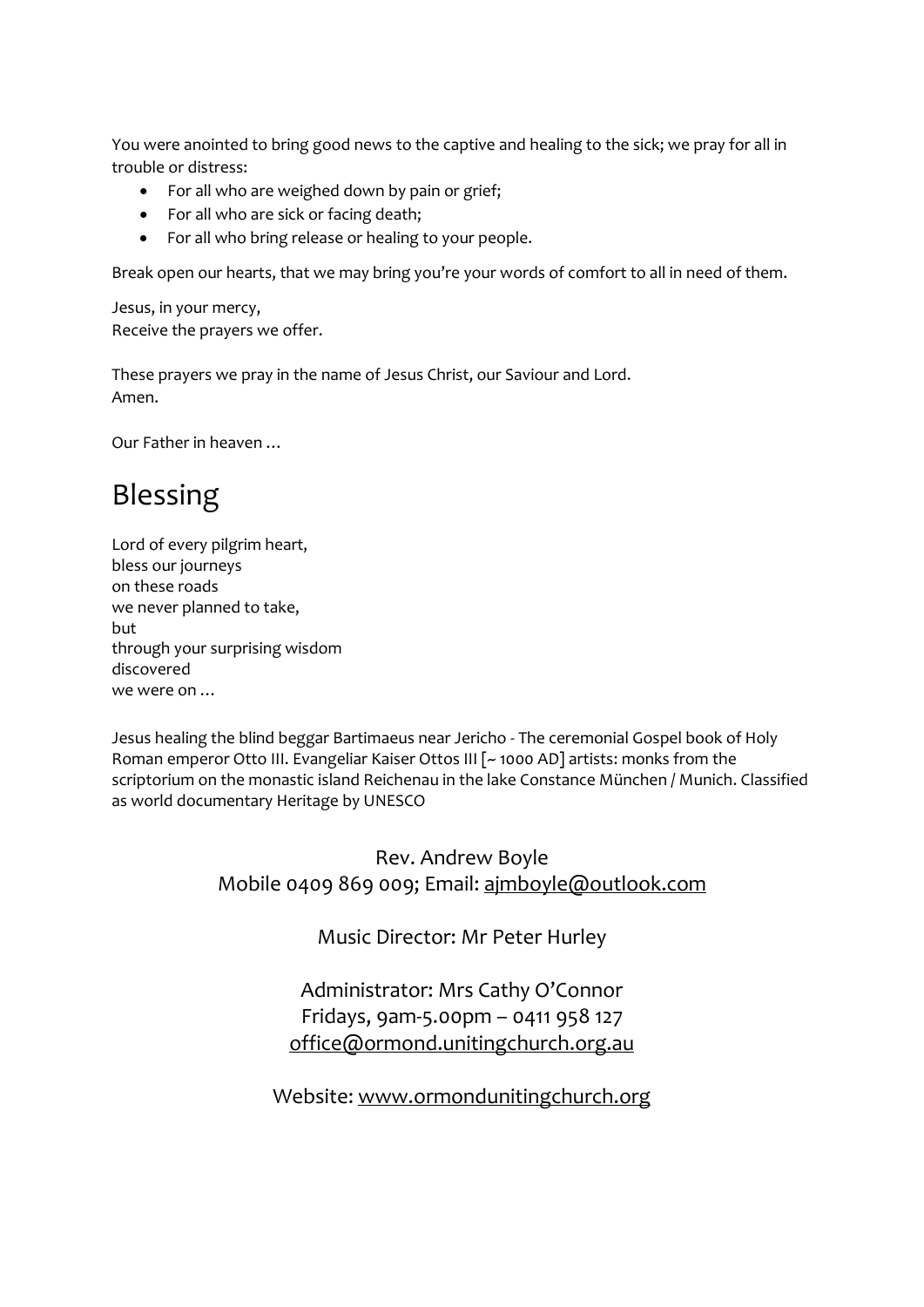# NEWS AND NOTICES

#### **WORSHIP DURING THE DEMOLITION PHASE**

The worship service for this weekend will be able to be face to face and the congregation is welcomed back to the Church again at 10.00am Sunday. We hope that as many as possible can join in.

#### **POSTPONEMENT OF ORMOND LEARNING HUB COURSE**

*Please note: the March Learning Hub Course "Reading Luke's passion" has been postponed until further notice – a future date for the course will be determined in time.* 



#### **UNITING WORLD – LENT EVENT**

#### **Please refer to the UnitingWorld link [here](https://unitingworld.org.au/two-ways-to-learn-and-grow-in-2022/) for some more information around the LENT EVENT**

Lent Event calls you to join other Christians in a pledge to give up or take up something in solidarity with those who live with less. Learn about how to be a good global neighbour and see the many ways to donate to support our work, knowing that every dollar is part of God's mission in the world, ending poverty and building hope.